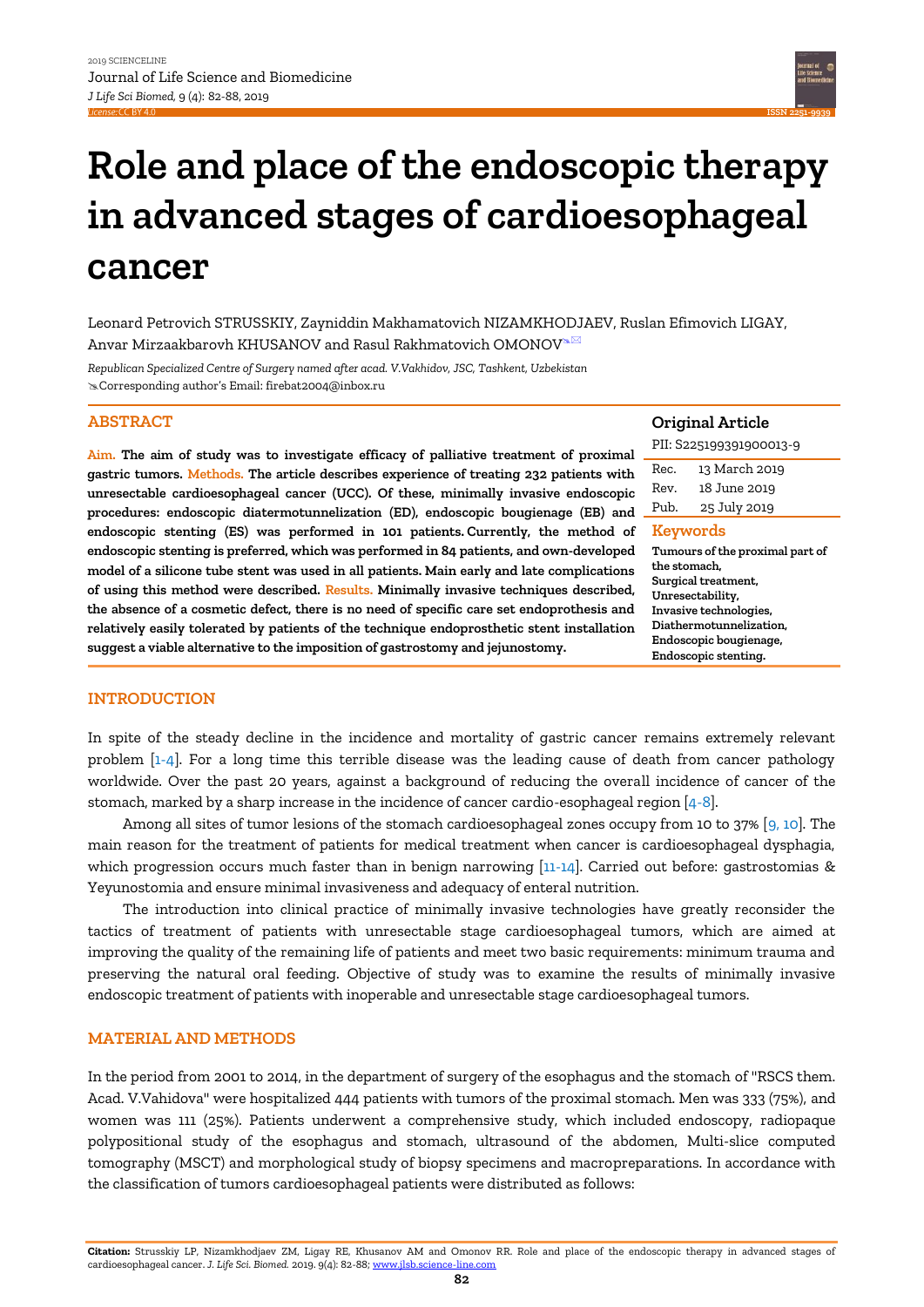**Type I** - adenocarcinoma of the distal esophagus with the ability to spread in the direction of the stomach - 115 (25.9%) patients; **Type II** - a true adenocarcinoma of the gastroesophageal transition zone (true cancer of the cardia) - 75 (16.9%) patients; **Type III** - a cancer of the localization of the main array subcardial tumors of the stomach and the possible involvement of the distal esophagus - 254 (57.2%) patients. Distribution of patients according to the extent of the cardioesophageal junction (CEJ) and the distal esophagus is presented in figure 1.

One of the first reasons for the treatment of patients with dysphagia was, in connection with which it analyzed the degree of tumor spread to the esophagus and the cortical evoked responses (CEP), which is presented in table 1. Only 93 (20.9%), dysphagia clinic was not, and in the majority of cases - 351 (79.1%) had dysphagia varying degrees of severity.



**Figure 1.** Distribution of patients according to the extent of the cortical evoked responses (CEP) and the distal esophagus. CEJ=cardioesophageal junction, CET= complete esophageal transit

|  | Table 1. Degree of tumor spread |  |
|--|---------------------------------|--|
|  |                                 |  |

| The degree of | Prevalence in the CET and the esophagus |                     |                        |                          | Total      |
|---------------|-----------------------------------------|---------------------|------------------------|--------------------------|------------|
| dysphagia     | <b>CET</b>                              | abdominal esophagus | l/3 thoracic esophagus | Absolute                 |            |
| No dysphagia  | 11(8.9%)                                | 18(10.8%)           | 2(2.8%)                | 62(75.6%)                | 93(20.9%)  |
| I degree      | 42(33.9%)                               | 46(27.5%)           | 17(23.9%)              | 11(13.7%)                | 116(26.1%) |
| II degree     | 64(51.6%)                               | 89(53.3%)           | 33(46.5%)              | 9(10.9%)                 | 195(43.9%) |
| III degree    | 6(4.8%)                                 | 12(7.2%)            | 13(18.3%)              | $\overline{\phantom{a}}$ | 31(6.9%)   |
| IV degree     | 1(0.8%)                                 | 2(1.2%)             | 6(8.5)                 | $\overline{\phantom{a}}$ | 9(2%)      |
| Total         | 124                                     | 167                 | 71                     | 82                       | 444(100%)  |

CET= complete esophageal transit

#### **Ethical approval**

The review board and ethics committee of RSCS named after acad. V.Vakhidov approved the study protocol and informed consents were taken from all the participants.

## **RESULTS AND DISCUSSION**

Of 444 patients, resection procedures were performed in 212 (47.7%) patients. The remaining 232 (52.3%) due to various reasons the process is recognized as inoperable or unresectable. This category of patients is devoted to the study. In 122 of 232 patients, which accounted for 52.6% of inoperable established on the basis of a comprehensive survey, while 110 (47.4%) only after laparotomy or laparoscopy. Summary of therapeutic measures is shown in table 2.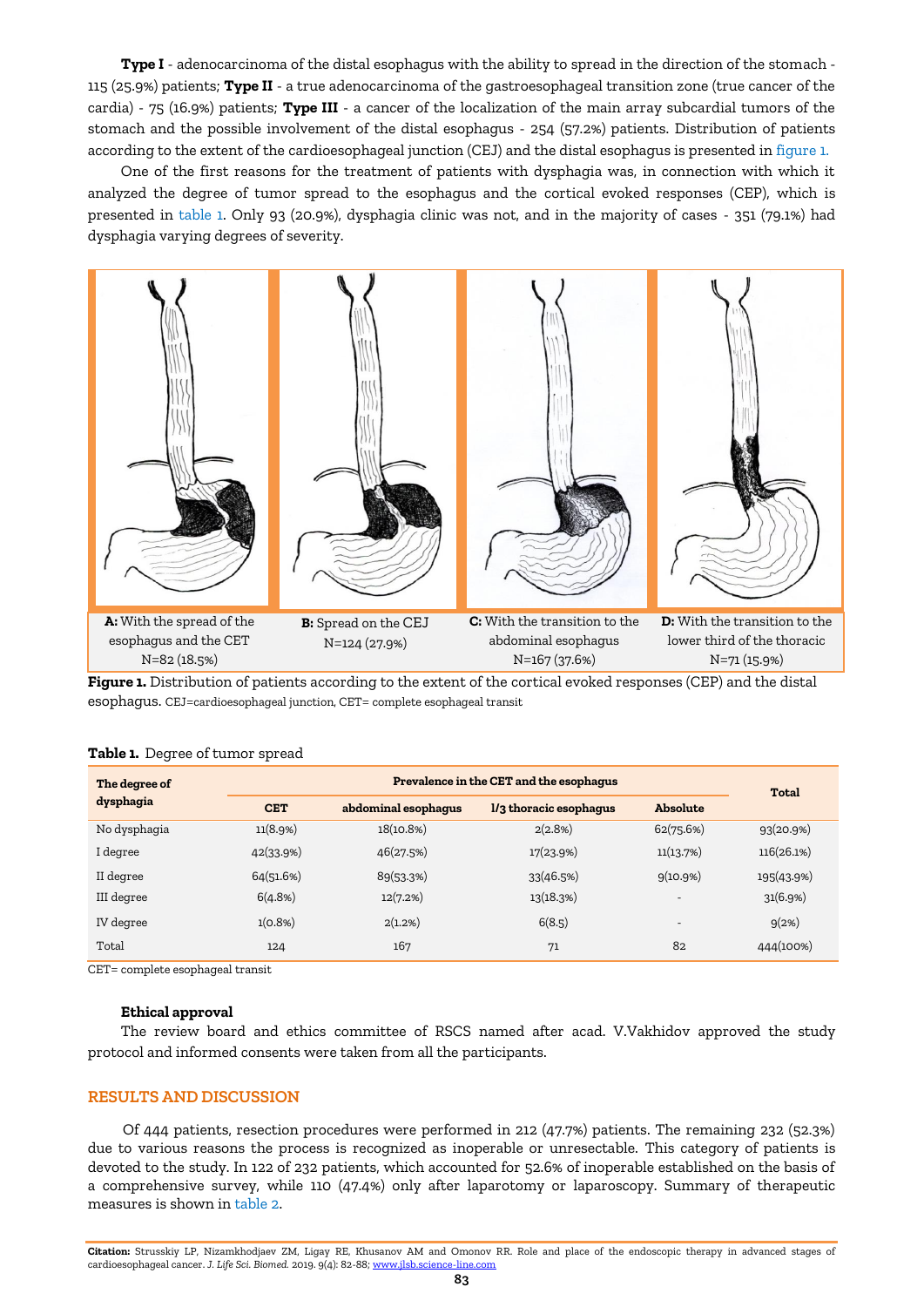Symptomatic treatment was performed in 128 patients, which accounted for 55.2%. All patients were discharged to conduct a specific treatment in oncological institutions. Gastrostomy used only in 3 (1.3%) cases. Minimally invasive procedures were performed in 101 (43.5%) patients. Patients with dysphagia 3-4 degree and pronounced alimentary cachexia, as a preliminary preparation for the restriction zone was conducted nasogastric feeding controlled by endoscopy.

Scheme of the probe is shown in figure 2 A. Summary of minimally invasive interventions was as follows: Endoscopic diathermy tunneling (EDT) tumors in 17 (16.8%) and endoscopic stenting (ES) in 84 (83.2%). Endoscopic diatermotunelisation tumor performed in 17 (16.8%). Scheme of endoscopic diatermotunelisation is shown in figure 2 B. The reasons for rejection of stent placement was: in 14 cases, the absence of a circular growth suprastenotic expansion of the lumen of the distal esophagus, which can lead to migration of the implant, and in 3 patients, which was planned stenting, in step diatermotunelisation stepped perforation of the tumor, therefore the 2 patients operated on an emergency basis, and 1 patient was successfully conducted conservative treatment.

|  |  | Table 2. Summary of therapeutic measures |  |
|--|--|------------------------------------------|--|
|--|--|------------------------------------------|--|

| Items                      | After exploratory surgery | Not operated patients    | Total       |
|----------------------------|---------------------------|--------------------------|-------------|
| Gastrostomy                |                           | $\overline{\phantom{a}}$ | 3(1.3%)     |
| Symptomatic treatment      | 86                        | 42                       | 128 (55.2%) |
| Minimally invasive methods | 21                        | 80                       | 101(43.5%)  |
| Total                      | 110(47.4%)                | 122(52.6%)               | 232         |



**A.** Scheme of nasogastric tube feeding under the control of the endoscope **B.** Scheme of endoscopic diathermy tunneling





**Endoscopic stenting**

The basic meaning of the use of stenting (prolonged esophageal intubation) is the possibility of oral nutrition because tunneling and probing can not provide a long-term restoration of patency of the esophagus due to the constant growth of the tumor, occlusive lumen again. Thus, stent stenosis restricts tumor clearance, acting as a skeleton. However, stenting can not be used in all patients, as requires two conditions: the presence suprastenotic expansion and circular lesion to prevent stent migration. We used a stent made of silicone tube of his own design, developed in the endoscopy department of JSC "RSCS named after Acad. V.Vahidova". The stent is made individually from the silicone tube with a funnel-shaped initial part for preventing its migration. The required length and diameter were determined on the basis of endoscopic and radiologic data. Silicone stents: a straight and S-shaped, are presented in picture 1. We used 4 methods of endoscopic stenting:

- 1. "Direct" when there is no need for pre-extension-rhenium luminal tumors performed in 11 (13.1%) cases;
- 2. Pre endoscopic diathermic tunalization tumor, described above, formed in 31 (36.9%) patients;
- 3. preliminary dilatation was performed in 15 (17.8%) patients;
- 4. preliminary endoscopic boujing (EB) performed in 27 (32.1%) patients.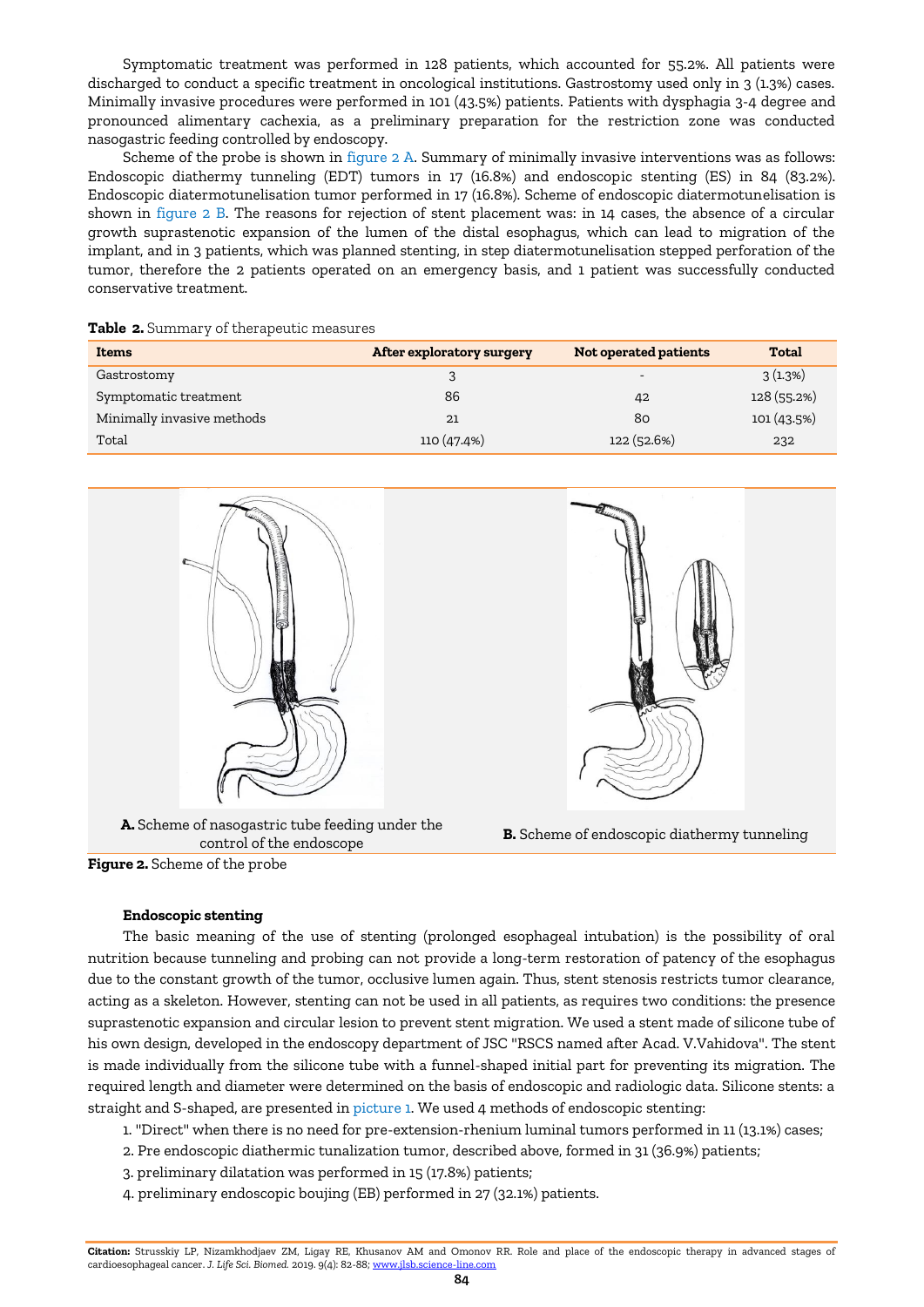It should be noted that the choice of method is individually endoscopic stenting and depends on the severity of the patient's condition, the nature of the tumor growth and the extent of its spread to the esophagus and stomach. If there is evidence to pre-expand the lumen of the tumor is currently prefer the combination of EDB and EB, which allow the most optimized and safely perform this manipulation. For the EB used a set of standard and interchangeable olive-proprietary. Scheme of endoscopic bougienage bougies and sets are shown in picture 2. Endoscopic stenting carried out under the supervision of endoscopy according to its own developed methods: the instrument on the endoscope and Bouje with the pusher tube. Scheme of endoscopic stenting is shown in figure 3.

All patients fulfilled the radiological control of the correct establishment of the endoprosthesis, which was carried out the next day after stenting. Of the 84 patients, 4 cases, which was 4.7%, the offset is set down endoprothesis, whereby the distal end of the prosthesis rested against the stomach wall. In this connection, the removal of the stent was performed followed by restenting. X-ray picture and scheme productions silicone stent is shown in picture 3.



**Picture 1.** Type of stents



**Picture 2.** Scheme of endoscopic bougienage

**Citation:** Strusskiy LP, Nizamkhodjaev ZM, Ligay RE, Khusanov AM and Omonov RR. Role and place of the endoscopic therapy in advanced stages of cardioesophageal cancer. *J. Life Sci. Biomed.* 2019. 9(4): 82-88[; www.jlsb.science-line.com](http://www.jlsb.science-line.com/)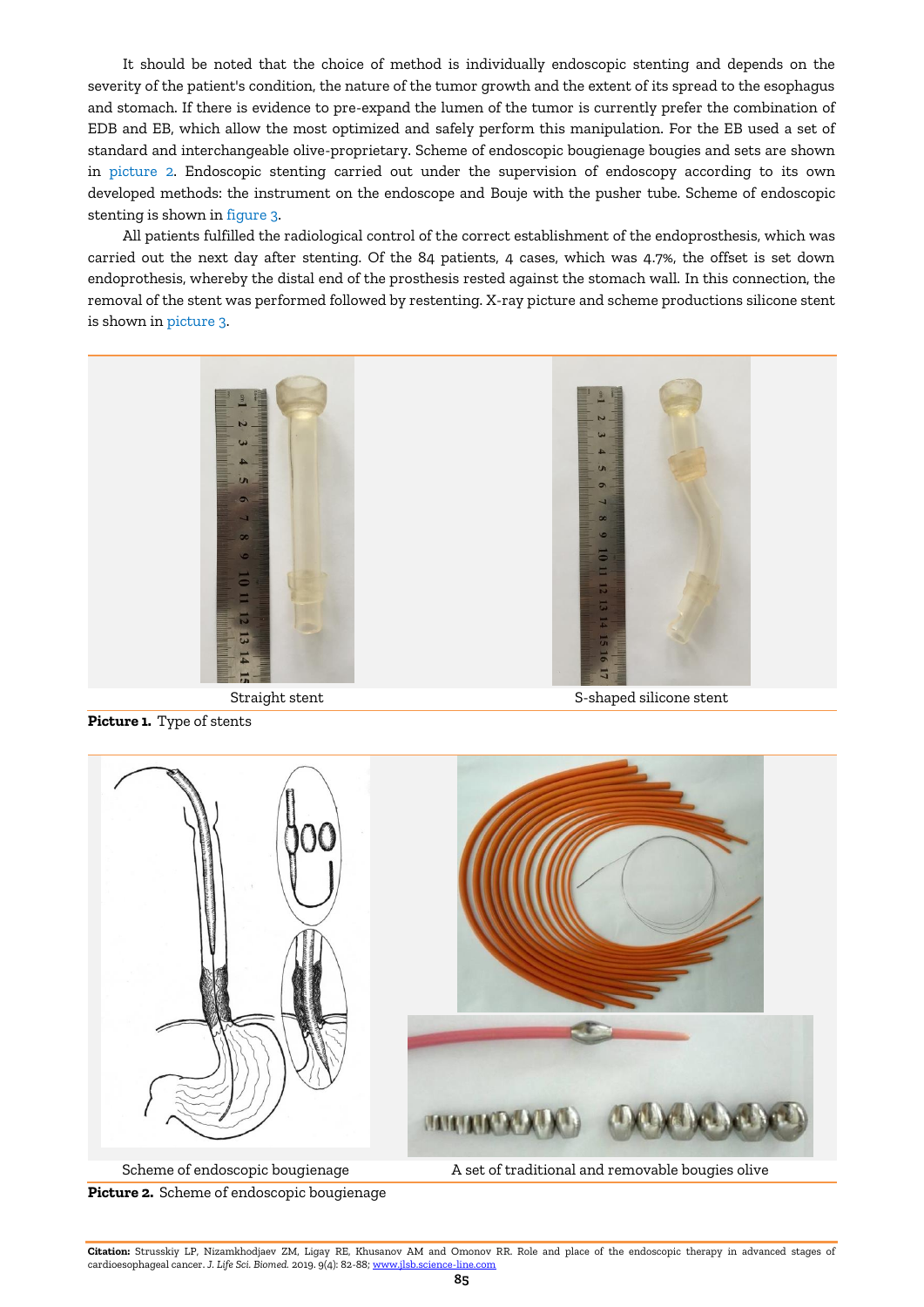





**Picture 3.** S-shaped stent

Despite its minimally invasive ES possible development of specific complications, which are divided into early and late complications:

**A) Early complications.** During the ES, observed track-guides complications: bleeding from the tumor area - 12 (11.8%); Function of the cardia of the stomach - 1 (0.99%); perforation of the abdominal department pi schevoda - 1 (0.99%); perforation of the lower third of the thoracic esophagus - 1 (0.99%). tumor perforation diagnosis was based on clinical data of objective examination and X-ray studies with water-soluble contrast. In this case, 1 case of laparotomy performed, suturing tumor defect, sanitation, drenaging and plugging with a satisfactory result. The remaining patients were discharged in a serious condition due to the ongoing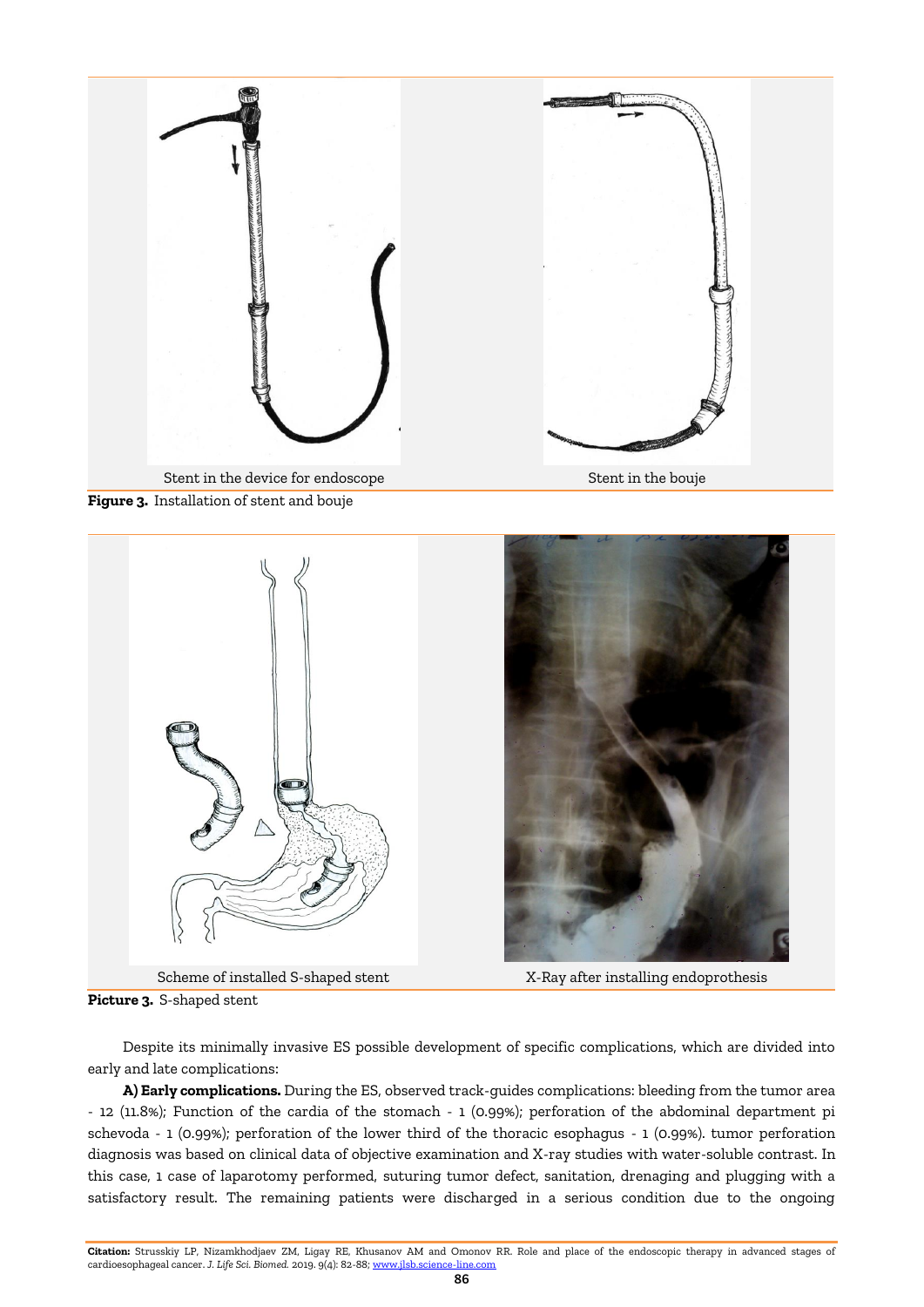peritonitis and mediastinitis due to the categorical rejection of the proposed emergency operations. Bleeding in the form of vomiting fresh blood in all cases stopped by conservative measures.

**B) Late complications.** Among the specific complications inherent ES technique, the following were observed late complications: occlusion of the stent food - 18 (21.4%); obstruction of proximal part of the stent tumor - 9 (10.7%), occlusion of the distal stent tumor - 6 (7.1%); migration of the stent into the stomach - 3 (3.6%); migration of the stent in the esophagus - 1 (1.2%); pain, analgesics are not docked - 6 (7.1%). In cases of stent obstruction was conducted fragmentation food bolus under control endoscopy and push food at the distal end of the stent. When tumor obstruction of the proximal end of the stent held EDT followed by further restentirovaniem. In cases the tumor obstruction of the distal end of the stent was performed by only EDT. In cases of stent migration into the stomach was carried out under the supervision of the extraction of the stent endoscopy followed restenting. When the left-Bo syndrome, not cropped analgesics stent removed.

## **CONCLUSION**

The introduction of endoscopic techniques has solved the most important issue - the elimination of dysphagia, which in these patients leads to nutritional depletion of non-resectable patients. Minimally invasive techniques described, the absence of a cosmetic defect, there is no need of specific care set endoprothesis and relatively easily tolerated by patients of the technique endoprothesis stent installation suggest a viable alternative to the imposition of gastrostomy and jejunostomy.

## **DECLARATIONS**

#### **Acknowledgements**

This work was supported by "Republican Specialized Scientific and Practical Medical Center of Surgery named after Academician V.Vakhidov", Uzbekistan.

#### **Authors' contributions**

All authors contributed equally to this work.

#### **Competing interests**

The authors declare that they have no competing interests.

## **REFERENCES**

- 1. Aytaliev MS. Experience of surgical treatment of cancer of the proximal stomach by-case. Russian Journal of Oncology: Scientific and Practical Journal. 2005; 5: S 27-30.
- 2. Cecconello I, Ribeiro U, Rubens AA, Sallum H. et al. Epidemiology of the esophagogastric junction adenocarcinoma. 7<sup>th</sup> International Gastric Cancer Congress, Suppl. Journal of the Brazilian Medical Association, Oral pres-n, p 50, May, 2007
- 3. Gastroenterology and Surgical Oncology. Guidelines for the management of oesophageal and gastric cancer. Gut, June 1, 2002; 50(90005), Vol. 1, 23-37. [https://doi.org/10.1136/gut.50.suppl\\_5.v1](https://doi.org/10.1136/gut.50.suppl_5.v1)
- 4. Sotnikov AV. Operative endoscopy in patients with scar streak tours esophageal-intestinal and esophagealgastric anastomoses. AV Sotnikov. Proceedings of the 2 Moscow International Congress of Endoscopic Surgery, 23-25 April. G.-M. 1997; S.336-337.
- 5. Barishev AG, Yankin AV Skotarev NP, Ovsyanitsky ST, Hovhannisyan SD, Gritsayev EI. Evaluation of early results of surgical treatment of car-dioezofagealnogo cancer. Bulletin of the RCRC. NN Blokhin, 14 (2003), 1, 80-81.
- 6. Botterweck AAM, Schouten LJ, Volovics A, et al. Trends in the incidence of adenocarcinoma of the oesophagus and gastric cardia in ten European countries. Int J Epidemiol 2000; 29:645-54. <https://doi.org/10.1093/ije/29.4.645>
- 7. Kunisaki Ch, Shimada H, Nomura M, Matsuda G, Otsuka Y, Ono H, Akiyama H. Surgical outcome in patients with gastric adenocarcinoma in the upper third of the stomach. Surgery, 2005; 137(2): 165-171, <https://doi.org/10.1016/j.surg.2004.06.005>
- 8. Pesko PM, Stojakov D, Bjelovich M, Simic A. Thoracoabdominal versus transhiatal approach to cardiac carcinoma. The proceedings of the 6th International Gastric Cancer Congress, Tokyo, Japan. Oral Presentation (Surgery of EG-Junction Cancer) 2005 (Vol. 85). [Google Scholar](https://scholar.google.com/scholar?hl=en&as_sdt=0%2C5&q=8.%09Pesko+P.M.%2C+Stojakov+D.%2C+Bjelovich+M.%2C+Simic+A.+et+al.+Thoracoabdominal+versus+transhiatal+approach+to+cardiac+carcinoma.+The+proceedings+of+the+6th+International+Gastric+Cancer+Congress%2C+Tokyo%2C+Japan%2C+2005%3A+Oral+Presentation+%28Surgery+of+EG-Junction+Cancer%29%2C+p.+85.&btnG=)

**Citation:** Strusskiy LP, Nizamkhodjaev ZM, Ligay RE, Khusanov AM and Omonov RR. Role and place of the endoscopic therapy in advanced stages of cardioesophageal cancer. *J. Life Sci. Biomed.* 2019. 9(4): 82-88[; www.jlsb.science-line.com](http://www.jlsb.science-line.com/)